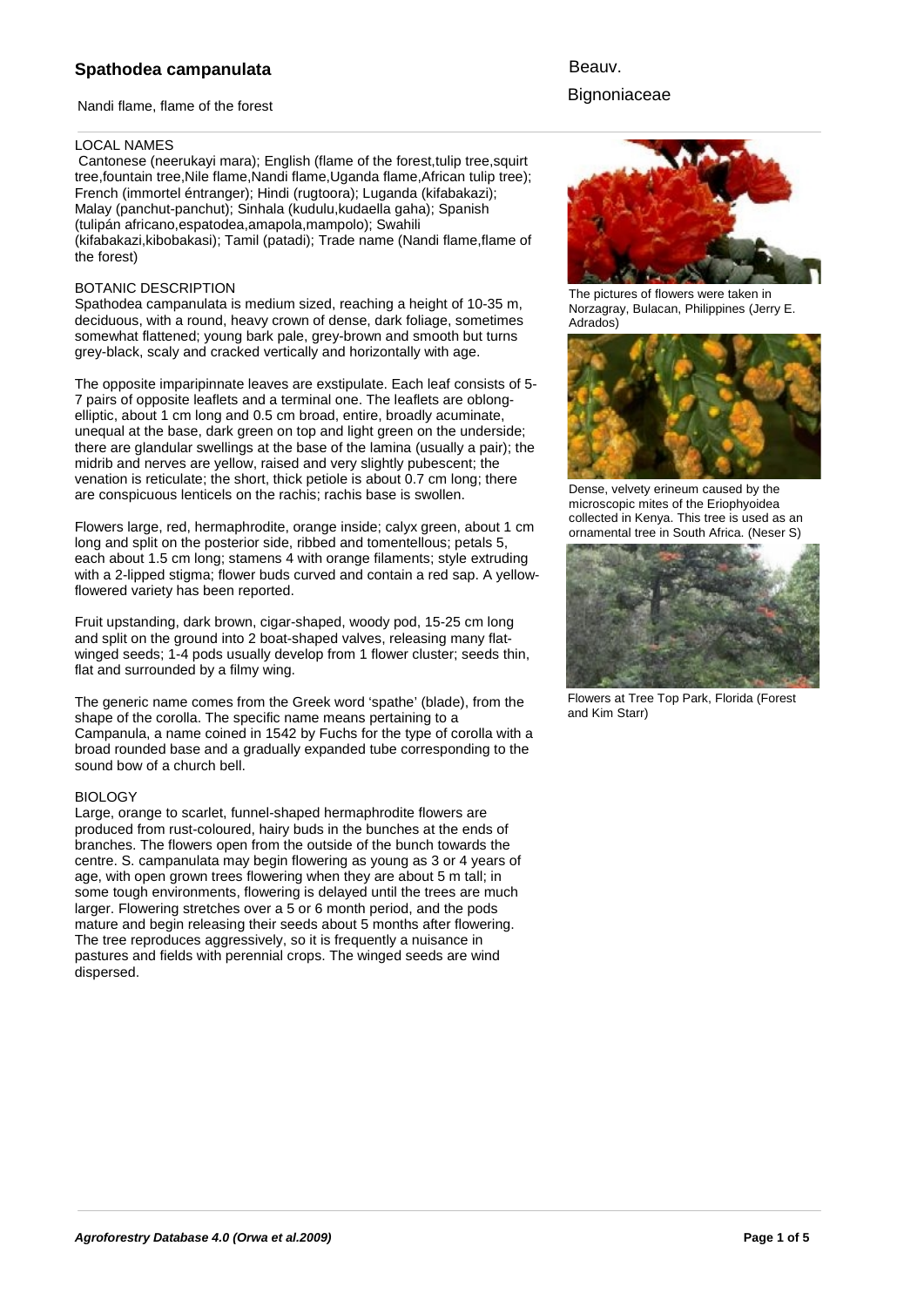# **Spathodea campanulata**

Nandi flame, flame of the forest

Beauv.

**Bignoniaceae** 

### ECOLOGY

S. campanulata grows naturally in Africa in secondary forests in the high forest zone and in deciduous, transition, and savannah forests. It colonizes even heavily eroded sites, though form and growth rate suffer considerably on difficult sites.

### BIOPHYSICAL LIMITS

Altitude: 0-2 000 m, Mean annual temperature: 27-30 deg. C, Mean annual rainfall: 1 300-2 000 mm

Soil type: The African tulip tree develops best in fertile, deep, well-drained loams. Soil texture may range from loamy sands to clays, pH is between 4.5-8, and soil drainage may vary from poor to excessive.

### DOCUMENTED SPECIES DISTRIBUTION

- Native: Angola, Ethiopia, Ghana, Kenya, Sudan, Tanzania, Uganda, Zambia
- Exotic: Colombia, Costa Rica, Cuba, India, Jamaica, Puerto Rico, Sri Lanka, Zanzibar



The map above shows countries where the species has been planted. It does neither suggest that the species can be planted in every ecological zone within that country, nor that the species can not be planted in other countries than those depicted. Since some tree species are invasive, you need to follow biosafety procedures that apply to your planting site.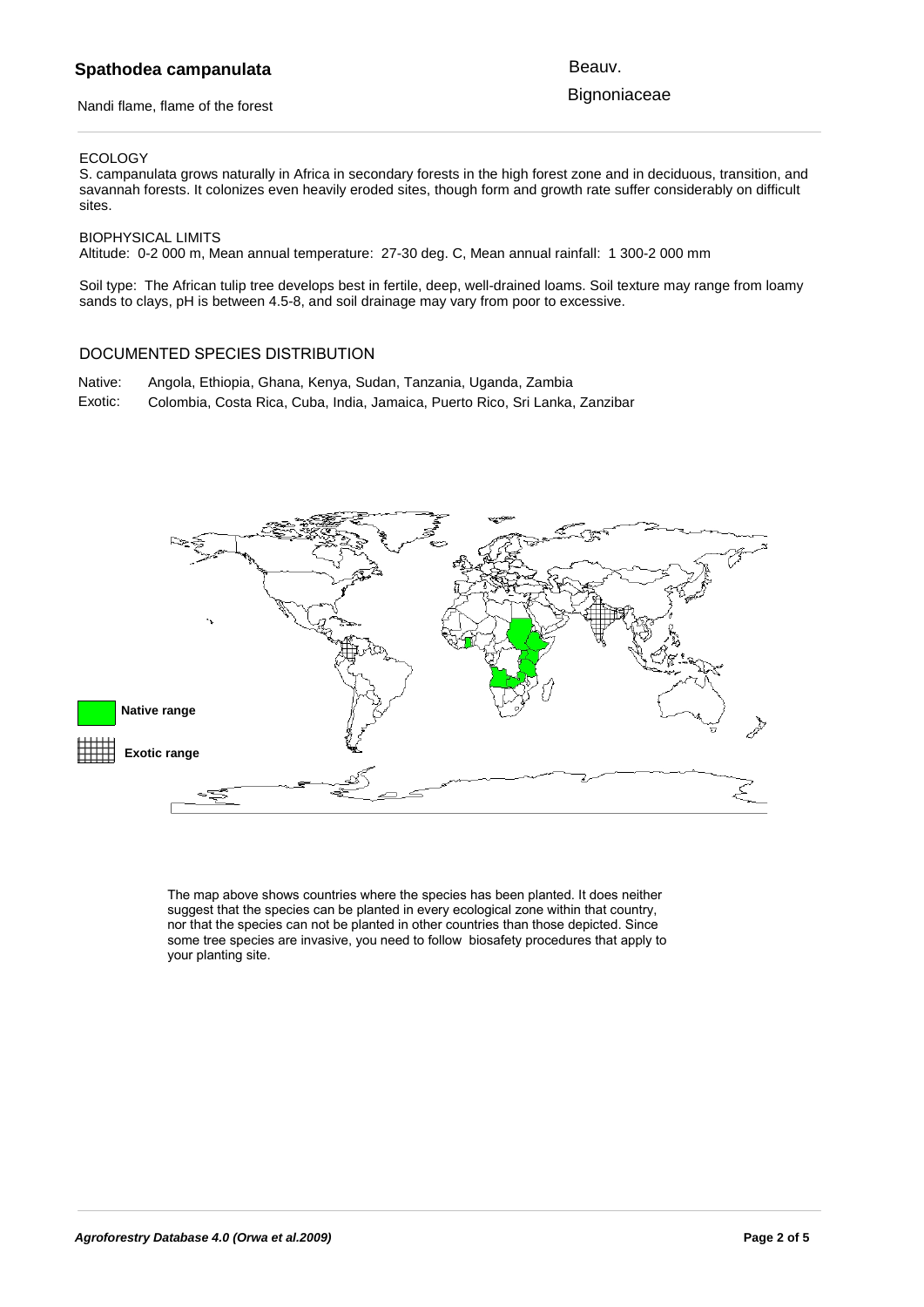#### **Spathodea campanulata** and the species are invasive, you need to follow biosafety procedures that apply to  $\mathbf{B}$ norm that the species can not be planted in other countries than the planted in other countries than those depicted. Since the planted in our countries than the second in our countries than the second in our countries than

Nandi flame, flame of the forest

Beauv.

**Bignoniaceae** 

#### **PRODUCTS**

Food: The seeds are edible and used in many parts of Africa.

Timber: In its original habitat, the soft, light brownish-white wood is used for carving and making drums.

Poison: The hard central portion of the fruit is used to kill animals.

Medicine: The bark has laxative and antiseptic properties, and the seeds, flowers and roots are used as medicine. The bark is chewed and sprayed over swollen cheeks. The bark may also be boiled in water used for bathing newly born babies to heal body rashes.

#### **SERVICES**

Shade or shelter: Recommended as a shade tree for parks and yards; it has been used for coffee shade.

Reclamation: S. campanulata helps rehabilitate disturbed lands through its quick invasion and rapid growth.

Ornamental: S. campanulata has been planted as an ornamental throughout the tropics. The flowers bloom with great profusion, and the trees can be seen from great distances. It is not browsed by domestic animals and although a popular decorative tree for avenues it has shallow roots and a tendency for branches to break off in a storm.

Boundary or barrier or support: The species, either planted or growing naturally, is frequently used for living fence posts.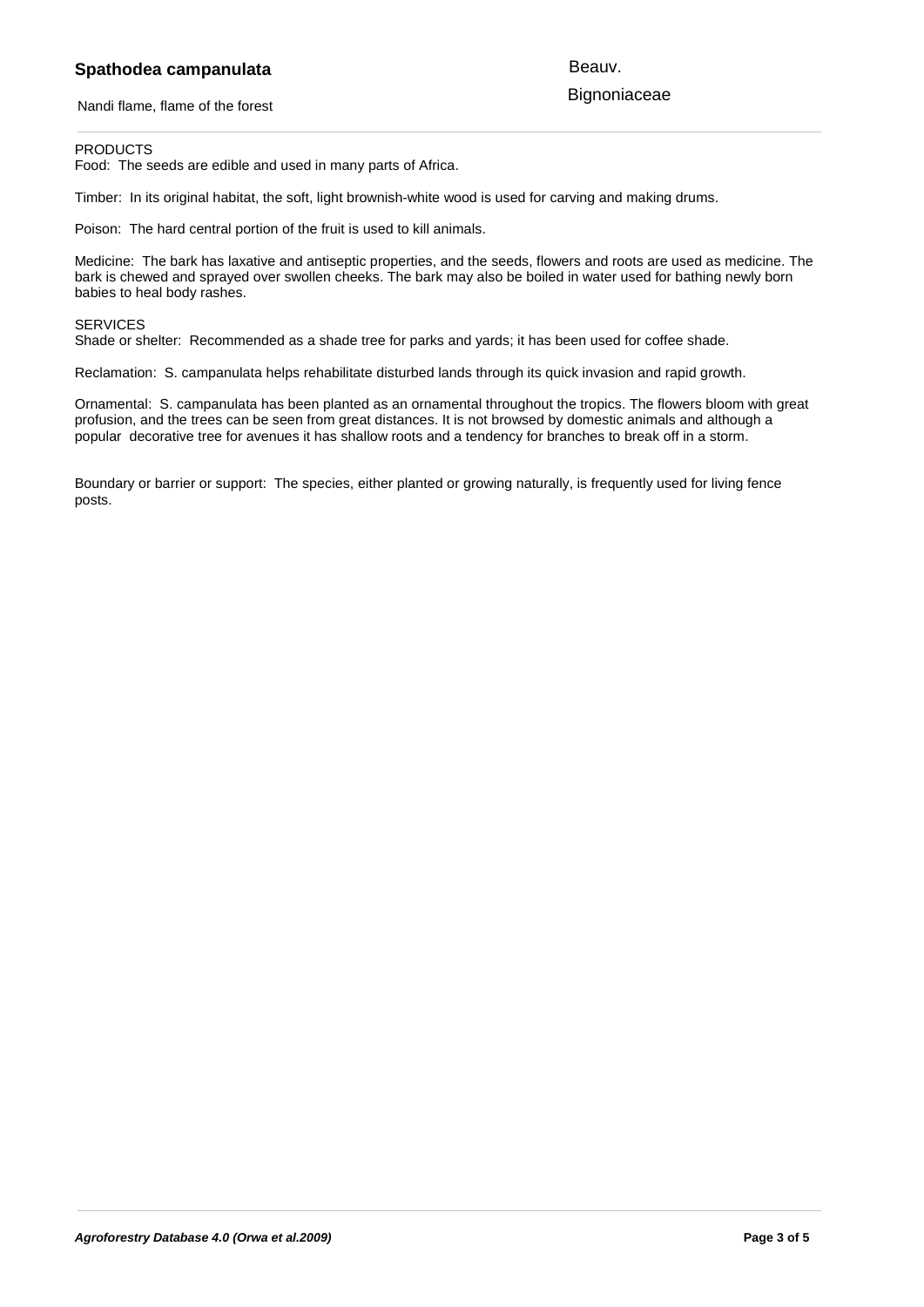Nandi flame, flame of the forest

Beauv.

**Bignoniaceae** 

#### TREE MANAGEMENT

S. campanulata will coppice up to at least pole size.

#### GERMPLASM MANAGEMENT

Seed storage behaviour is recalcitrant; seed should be sown fresh. From its seed size, the species might be able to show orthodox storage behaviour. There are about 125 000 seeds/kg.

### PESTS AND DISEASES

In Uganda, 2 lepidopteran species, 2 termite species, and 1 bark beetle attack S. campanulata. In Puerto Rico 9 insect species in the orders Homoptera, Hymenoptera, Lepidoptera, and Thysanoptera have been reported as feeding on various parts of S. campanulata. The species is quite susceptible to butt and heart rot; wood of the tree rots quickly when in contact with the ground.